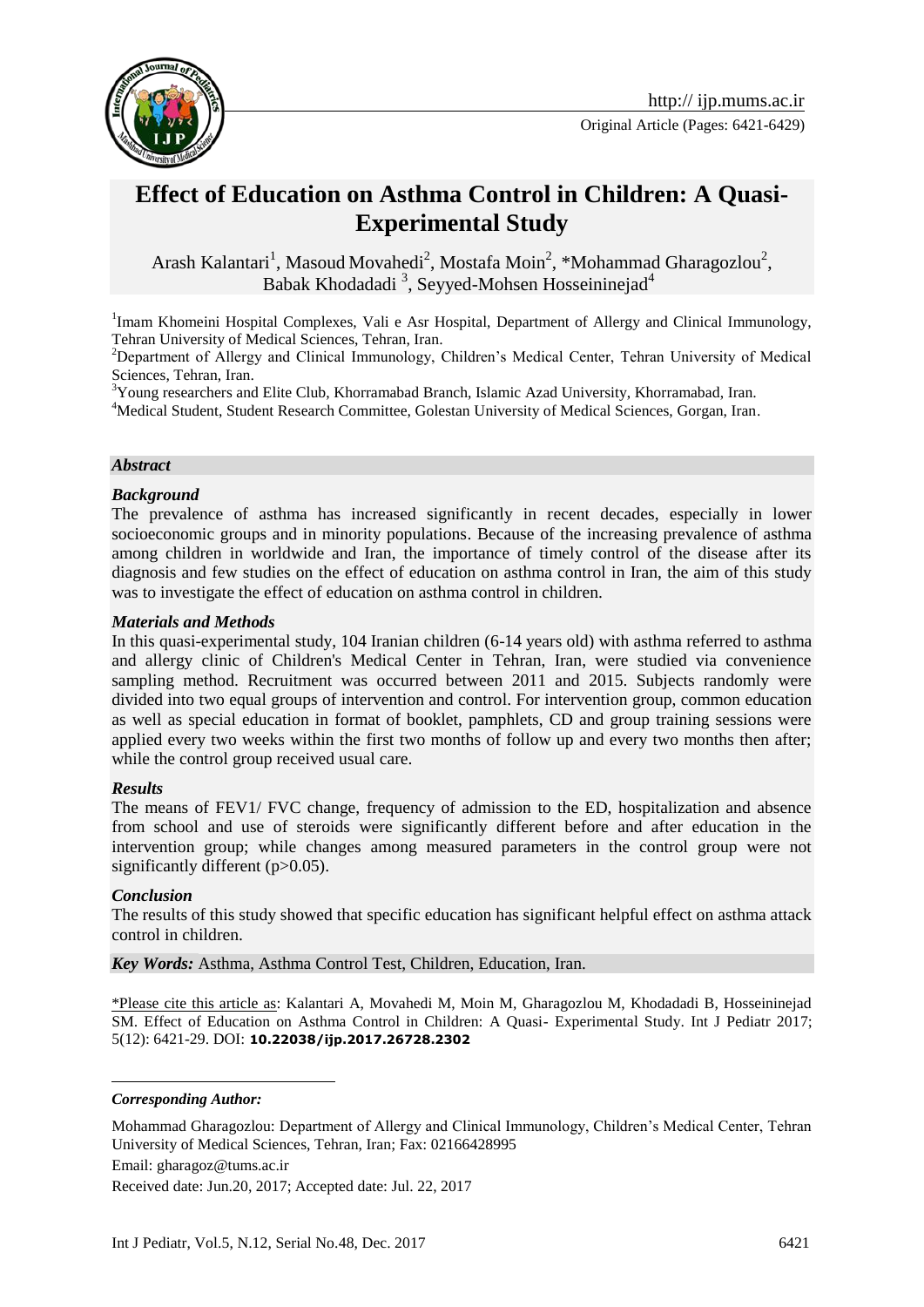### **1- INTRODUCTION**

 Asthma is the most common chronic disorders in the world (1) that affect children (2-4). It is more common in the 6–7 year age-group in comparison to 13– 14 year age-group (5). The prevalence of asthma has increased significantly in recent decades, especially in lower socioeconomic groups and in minority populations (6). According to a systematic review study, the prevalence of Asthma in Iran between 1992 and 2012 was 2.7 % and 3.5% in children aged 6-7 and 13-14 years, respectively (7). Despite the evidence-based guidelines, morbidity and mortality related to asthma remain high (8). Children with asthma suffer from a high number of school absences (9), the high and increasing rate of disability (10, 11), and high health care costs (12). The aim of asthma control is restoring the lung function and daily activities to normal levels, prevention of acute and chronic inflammation and asthma attacks (13, 14).

Thus, patient education is highly effective in motivating the patients and families to achieve these goals and their better compliance with prescribed medications (15). Results of a systematic review of 32 trials on pediatric patients showed that asthma education programs compared to usual care improved physiological function and self-efficacy, reduced days of school absence and days of restricted activity, decreased emergency department utilization, and reduced sleep disturbances at night (4). In patient education, highlights of the content of asthma education includes: a) Understanding basis of asthma, b) The role of medications and the importance of proper use of them, c) Skills (use of equipment, breathing containers, how to assess asthma control, symptom control and monitoring, Peak Expiratory Flow (PEF) monitoring, accurate recognition of symptoms and appropriate responses to them, d) The importance of reducing environmental triggers, and e) When and how to adjust treatment based on the action plan and how to answer to the changes that occur over time in the management of asthma (15). Based on the programs designed for asthma, such as the Expert Panel Report 3 (EPR—3), it is recommended that training of patients with asthma as a routine and daily care to be included in the programs of patients' visits in any place where the patient is visited (such as Emergency Department (ED), hospital ward, pharmacy, clinic, etc.); also an interaction should be made between patient and health care providers for effective management of asthma (13). Because of the increasing prevalence of asthma among children in worldwide and Iran, the importance of timely control of the disease after its diagnosis and few studies on the effect of education on asthma control in Iran, the aim of this study was to investigate the effect of education on asthma control in children.

# **2- MATERIALS AND METHODS**

 In this quasi-experimental study, 104 Iranian children (6-14 years old) with asthma, who referred to asthma and allergy clinic of Children's Medical Center in Tehran, Iran, were studied via convenience sampling method. Recruitment was occurred between 2011 and 2015. Subjects randomly were divided into two equal groups of intervention and control based on the hospital reception list. This study was conducted in accordance with ethical issues in human subjects mentioned in declaration of Helsinki. Written informed consent was obtained from families and children before any research activities were initiated. In this study, we treated both intervention and control groups by common and standard therapies of asthma based on Global Initiative for Asthma (GINA) guidelines in 2007 (9). For intervention group, common education as well as special education in format of booklet, pamphlets, CD and group training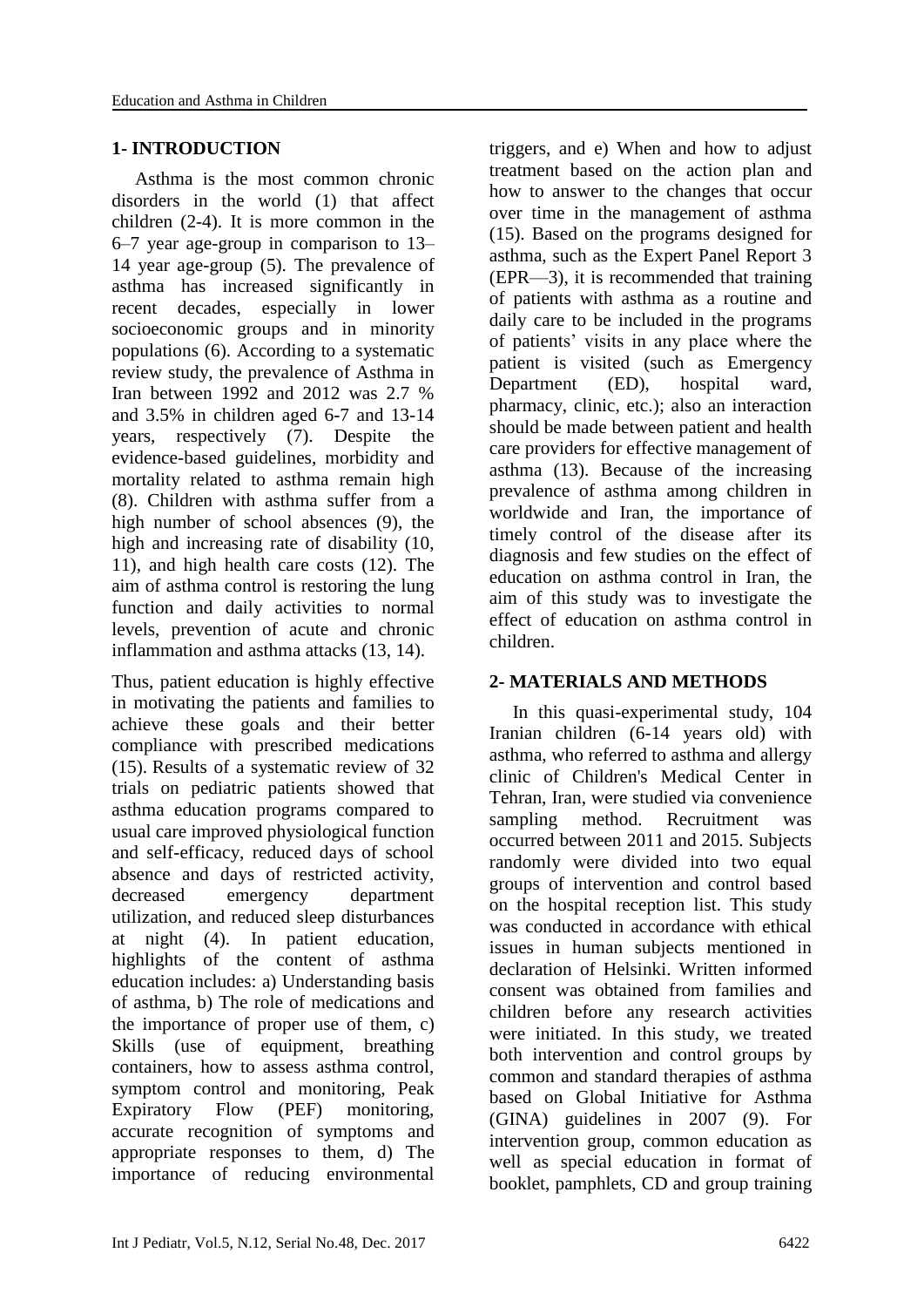sessions were applied every two weeks within the first two months of follow up and every two months then after; while, the control group received usual care. Demographic (gender, type of nutrition and mother`s route of delivery), and clinical (symptoms, triggers of disease, admission to emergency department [ED], hospitalization, family history and drugs used before admission) were collected by a checklist. Moreover, the valid and reliable Persian version of Asthma Control Test (ACT) questionnaire (Cronbach's alpha coefficient= 0.89) (16) were used for data collection which were completed within the first visit and one-year follow-up, respectively. ACT has been designed based on the age of children. For children 4 to 11 years old, ACT with seven questions is used and the total score ranges from  $0 - 27$ . For teens 12 years old and older, ACT with 5 questions was used and total score ranges from 5-25. In both age groups, score equal to or less than 19 was considered as uncontrolled asthma and well controlled asthma was attributed to score greater than 19 (17).

After completion of ACT, the patients underwent spirometry to measure two parameters such as Forced Expiratory Volume in 1 sec (FEV1), and Forced Vital Capacity (FVC). Variables such as FVC, FEV1, FEV1/FVC, frequency of hospitalization, admission to the ED, and absence from school, use of systematic steroids, and antibiotics were measured and compared before and after intervention in both groups. Data were analyzed by SPSS version 18.0. Descriptive statistics and statistical tests such as paired t- test and independent sample t -test were used for data analysis. P-value less than 0.05 were considered as significant.

# **3- RESULTS**

 A total of 104 patients participated in this study. The mean age of children was 8.01 (1.62) and 8.42 (2.08) years in the intervention and control group, respectively. Demographic and clinical characteristics of children are shown in **Table.1**.

| Variables                        | Number $(\%)$ |  |  |  |
|----------------------------------|---------------|--|--|--|
| Gender                           |               |  |  |  |
| Boy                              | 79 (76)       |  |  |  |
| Girl                             | 25(24)        |  |  |  |
| Type of Nutrition                |               |  |  |  |
| <b>Breast milk</b>               | 91(87.5)      |  |  |  |
| Breast milk and formula          | 13(12.5)      |  |  |  |
| Route of delivery                |               |  |  |  |
| Cesarean section                 | 61(58.7)      |  |  |  |
| Vaginal delivery                 | 43(41.3)      |  |  |  |
| Symptoms                         |               |  |  |  |
| Cough                            | 86(82.7)      |  |  |  |
| Wheezing                         | 49(47.1)      |  |  |  |
| Dyspnea                          | 26(25)        |  |  |  |
| Feeling of pressure in the chest | 7(6.7)        |  |  |  |
| Aggravated at night              | 56(53.8)      |  |  |  |
| Daily aggravation                | 5(4.8)        |  |  |  |
| Continuous secretion of sputum   | 20(19.2)      |  |  |  |
| Persistent secretion of sputum   | 59(56.7)      |  |  |  |

**Table-1:** Frequency distribution of demographic and clinical characteristics of children with asthma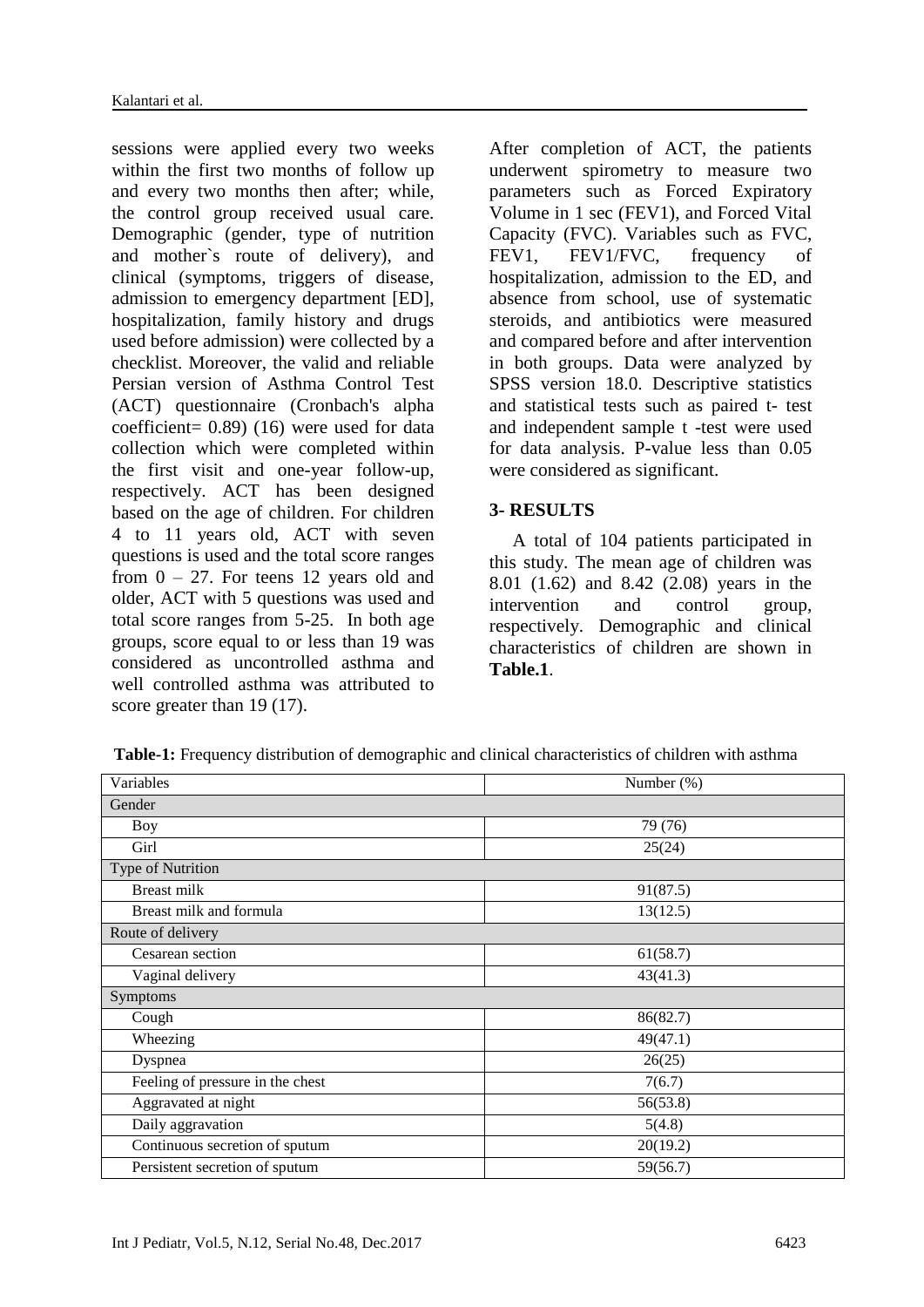Education and Asthma in Children

| Seasonally secretion of sputum | 45(43.3)  |  |
|--------------------------------|-----------|--|
| Triggers of disease            |           |  |
| Respiratory tract infections   | 87(83.7)  |  |
| Exercise                       | 68(65.4)  |  |
| Perfumes                       | 66(63.5)  |  |
| Detergents                     | 53(51)    |  |
| Smoke                          | 51(49)    |  |
| <b>Emotional</b> states        | 66(63.5)  |  |
| Domestic animals               | 13(12.5)  |  |
| Pollen                         | 31(29.8)  |  |
| Admission to ED                | 80(76.92) |  |
| Hospitalization                | 35(33.65) |  |
| Family history                 |           |  |
| Asthma                         | 73(70.2)  |  |
| Urticaria                      | 23(22)    |  |
| Allergic rhinitis              | 37(35.6)  |  |
| Eczema                         | 11(10.6)  |  |
| Used drug                      |           |  |
| Oral salbutamol                | 61(58.7)  |  |
| Inhaled salbutamol             | 75(72.1)  |  |
| Cromolyn sodium                | 13(12.5)  |  |
| Inhaled beclomethasone         | 35(33.7)  |  |
| Inhaled fluticasone            | 62(59.6)  |  |
| Oral theophylline              | 45(43.3)  |  |
| Systemic steroids              | 57(54.8)  |  |
|                                |           |  |

In the intervention group, the mean ACT score was 18.76 (3.26) and 19.61 (2.35) before and after education, respectively (p=0.005). Before any intervention, asthma has been controlled in 25 patients (48.08%), and has not been controlled in 27 patients (51.92%); while, after intervention, asthma was controlled in 32 patients (61.53%) and remained uncontrolled in 20 patients (38.46%)  $(p<0.05)$ .

On the other hand, in the control group, the mean ACT score before and after education was 18.80 (2.77) and 19.03 (2.35) with no significant difference (p=0.147). Moreover, asthma, in the control group, had been controlled in 24 patients (46.15%), and not controlled in 28

patients (53.85%), whereas at the end of the study, the disease was controlled in 28 patients (53.85%) and 24 patients (46.15%) remained uncontrolled  $(p=0.244)$ . The results of the analysis of measured parameters before and after education in both intervention and control groups are shown in the **Table 2 and 3**.

According to **Table.2**, the means of FEV1/ FVC change, frequency of admission to the ED, hospitalization and absence from school and use of steroids were significantly different before and after education in the intervention group (p<0.05); while changes among measured parameters in the control group were not significantly different (p>0.05) (**Table.3**).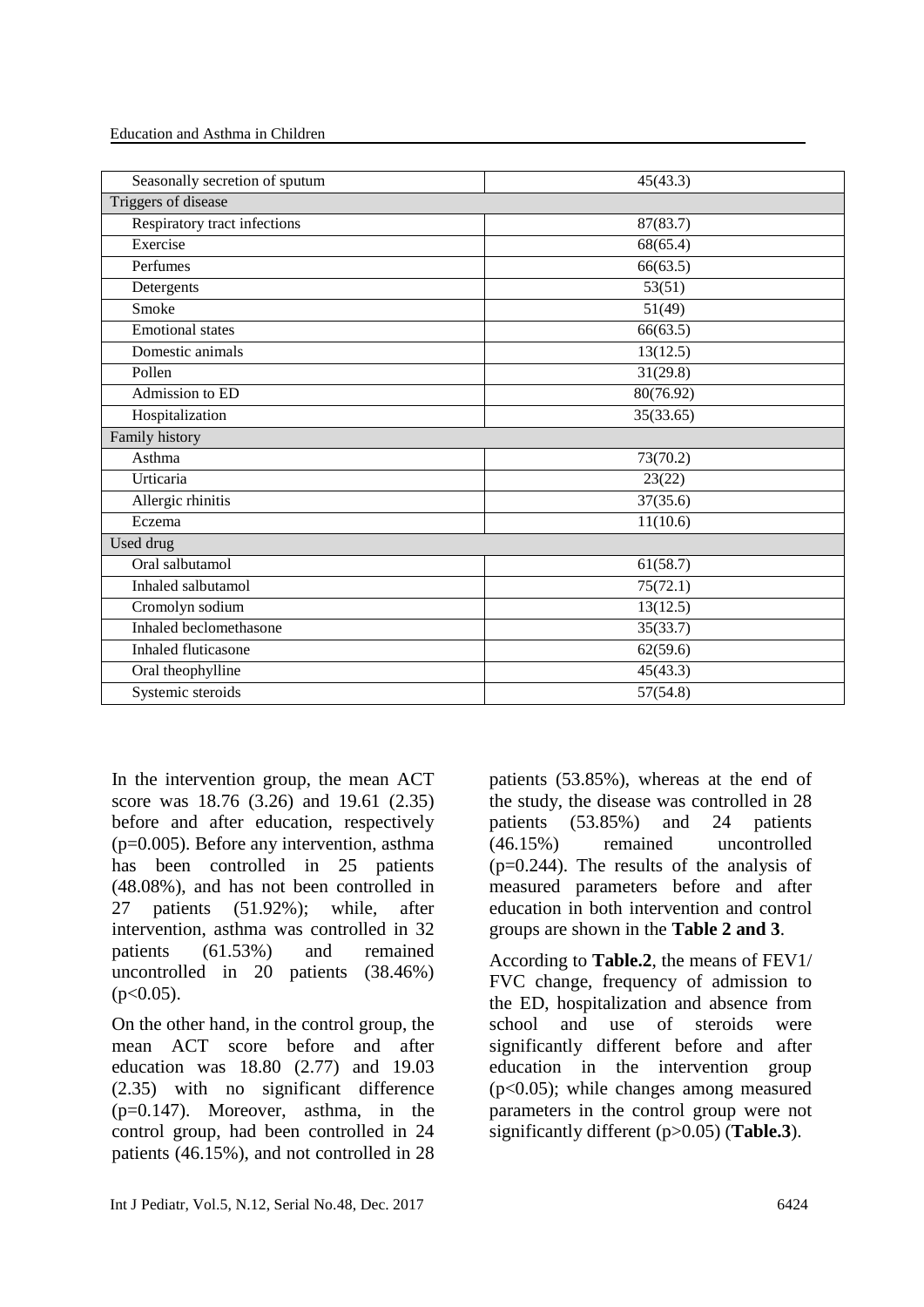| Parameters                       | <b>Before</b>  | After        | P-value |
|----------------------------------|----------------|--------------|---------|
|                                  | Mean $(SD)$    | Mean $(SD)$  |         |
| FVC(L)                           | 90.93(14.36)   | 89.84(14.05) | 0.428   |
| $FVC$ change $(L)$               | $-1.10(11.25)$ | 0.84(10.65)  | 0.383   |
| FEV1(L)                          | 93.58(20.38)   | 95.01(17.10) | 0.541   |
| $FEV1$ change $(L)$              | $-2.72(12.99)$ | 0.81(10.36)  | 0.176   |
| $FEV1/FVC$ $%$ )                 | 102.97(9.45)   | 104.07(9.76) | 0.499   |
| FEV1/FVC change (%)              | $-3.11(10.55)$ | 1.15(7.28)   | 0.018   |
| Frequency of admission to ED     | 1.62(1.41)     | 1.15(1.22)   | 0.005   |
| Frequency of hospitalization     | 0.46(0.75)     | 0.25(0.48)   | 0.001   |
| Use of systemic steroids         | 0.25(1.66)     | 1.83(1.75)   | 0.005   |
| Frequency of absence from school | 6.19(6.19)     | 4.69(5.38)   | 0.005   |
| Use antibiotic                   | 2.58(1.69)     | 2.46(1.85)   | 0.224   |

**Table-2:** Mean and standard deviation of measured parameters before and after education in intervention group

SD: standard deviation, FVC = forced vital capacity, FEV1= forced Expiratory volume in 1 second, ED= emergency department.

**Table-3:** Mean and standard deviation of measured parameters before and after education in control group

| Parameters                   | <b>Before</b> | After          | P-value |
|------------------------------|---------------|----------------|---------|
|                              | Mean $(SD)$   | Mean $(SD)$    |         |
| FVC(L)                       | 93.04 (12.05) | 92.76 (12.51)  | 0.829   |
| $FVC$ change $(L)$           | 3.36(12.49)   | 0.78(10.81)    | 0.193   |
| FEV1(L)                      | 97.55(13.96)  | 96.98(16.97)   | 0.797   |
| FEV1 change (L)              | 3.24(12.62)   | 3.27(24.75)    | 0.993   |
| $FEV1/FVC$ $%$ )             | 102.85(8.97)  | 102.76 (11.35) | 0.969   |
| FEV1/FVC change (%)          | 0.59(9.37)    | 2.26(13.35)    | 0.468   |
| Frequency of admission to ED | 1.96(1.37)    | 1.83(1.21)     | 0.180   |
| Frequency of hospitalization | 0.54(0.85)    | 0.46(0.69)     | 0.209   |
| Use of systemic steroids     | 2.44(1.91)    | 2.40(1.92)     | 0.485   |
| Absence from school          | 5.87(5.69)    | 5.81 (5.76)    | 0.518   |
| Use antibiotic               | 2.85(2.23)    | 3.85(2.32)     |         |

SD: standard deviation,  $FVC = forced vital capacity$ ,  $FEVI = forced Expiratory volume in 1 second, ED = 1$ emergency department.

#### **4- DISCUSSION**

 In the present study, the prevalence of asthma was higher in boys than girls, which was similar to the results of other studies (18, 19). It may be due to the gender preferences for boys in the study region. The most patients in this study were born by cesarean section that was predictable due to high rate of cesarean section in our society. In terms of nutrition, the high percentage of patients fed with breast milk, which was predictable. Moreover, the most common symptoms were cough, wheezing and dyspnea, which was in accordance with the textbooks and other studies (20). Respiratory infections, exercise and perfumes were the most common triggers of asthma attacks in the present study that was consistent with other studies (21-24). The number of patients with controlled asthma in the intervention group was significantly higher than before education. This reflects the positive effect of special education on asthma control in children. In addition, the mean number of admissions to ED in the intervention group within one- year follow- up was significantly less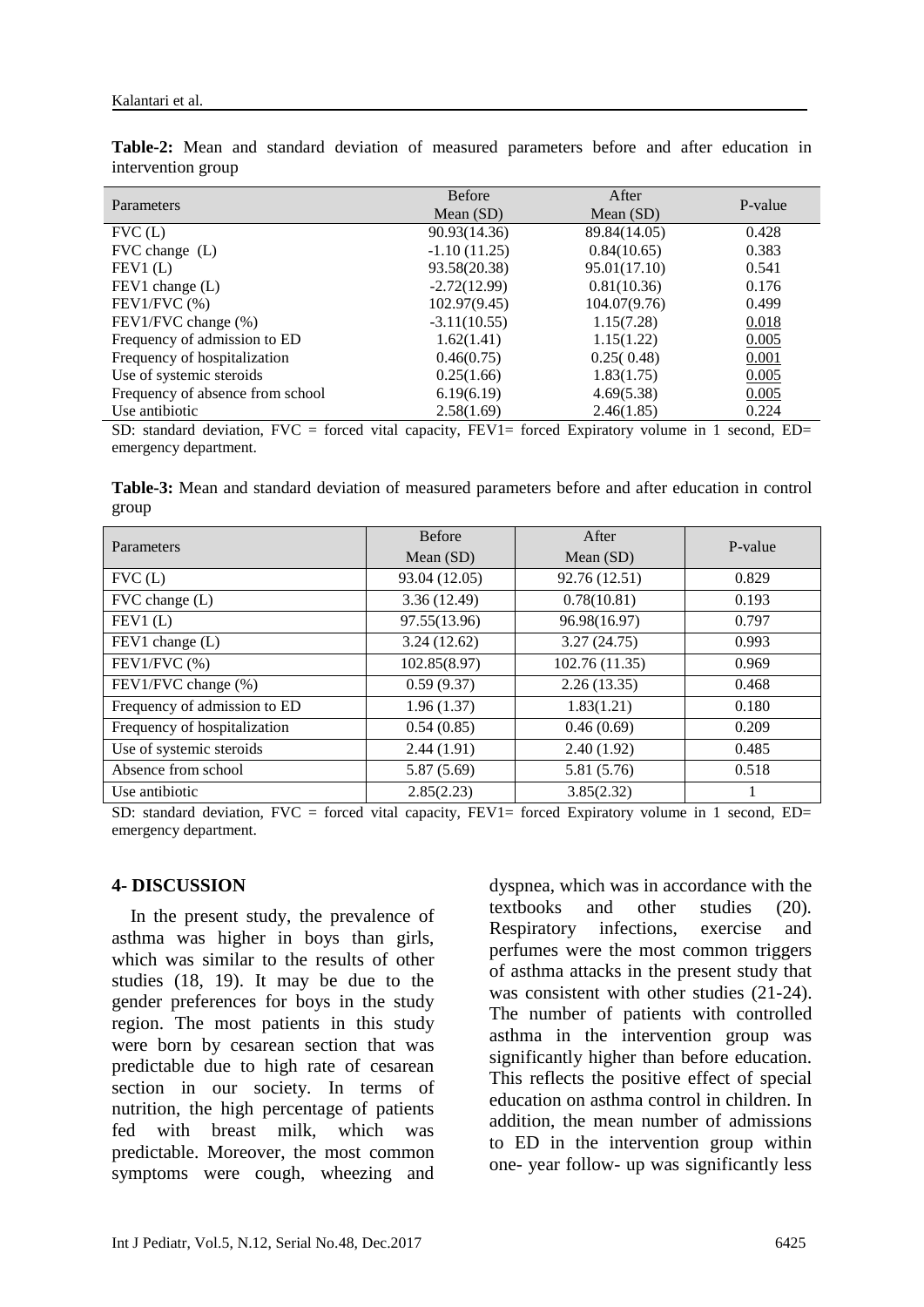than before training; while in the control group, there was not any difference in the number of admissions to ED at the beginning and the end of the study that indicate the effectiveness of the training on of asthma attack control. These results were consistent with other studies (25-27). Mean number of hospitalizations in the intervention group within one- year follow- up after education was significantly lower than before education; while in the control group, there was no difference in the mean number of hospitalizations at the beginning and the end of the study, which was consistent with the results of other studies and confirms the positive effect of education on control of asthma attacks (28, 29).

The mean number of taking systemic steroids in the intervention group within one- year follow- up after education was significantly lower than before education; while in the control group no significant difference was found in the mean number of taking steroids at the beginning and the end of the study that was consistent with the findings of other studies (18, 30-34). In the present study, the mean number of taking antibiotics was not significantly different before and after education in the intervention group and at the beginning and the end of the study in the control group. It can be because of the viral origin of infections triggering attacks and antibiotics were not indicated and prescribed in viral infections.

On the other hand, the number of days children was absent from school or kindergarten in the intervention group within one- year follow- up after education was significantly less than before education; while in the control group no significant difference was found at the beginning and the end of the study. These results were in line with other studies (25, 27, 32). Spirometry parameters except mean FEV1/FVC did not change before and after education in the intervention

group. In the control group, no significant difference was found in spirometry parameters at the beginning and the end of the study. In Pbert et al., study, there was no significant effect on pulmonary function indices such as PEF and FEV1 following education (35). It can be concluded that pulmonary status did not change much during the study period and the effect of education on patient behavior and lifestyle modification resulted in the prevention of severe attacks, sudden and short-term risky exacerbation episodes. Therefore, a significant reduction in FEV1/FVC after training is also indicating the effect of training on this index. Recent studies on the effect of education on asthma control also showed different outcomes such as increasing the children's awareness and improvement in quality of life and asthma control within 1.5 years from onset of disease (36), increasing the adoption time and treatment compliance (37), reducing admission to the ED (38, 39), decreasing the mean duration of hospitalization (40), and reducing stress (35). Conducting of this project in the referral Children's Medical Center in Iran is one of the most important strengths of our study. On the other hand, difficulty in following-up patients from far distance to the study center for regular follow-up was our study limitations. So, it is suggested that it should be considered in future studies.

# **5- CONCLUSION**

 The results of this study showed that specific education has significant effect on asthma attack control in children. Therefore, physicians and other health care providers should always pay attention to special education and a standard training program for patients with asthma and their families is recommended

# **6- CONFLICT OF INTEREST:** None.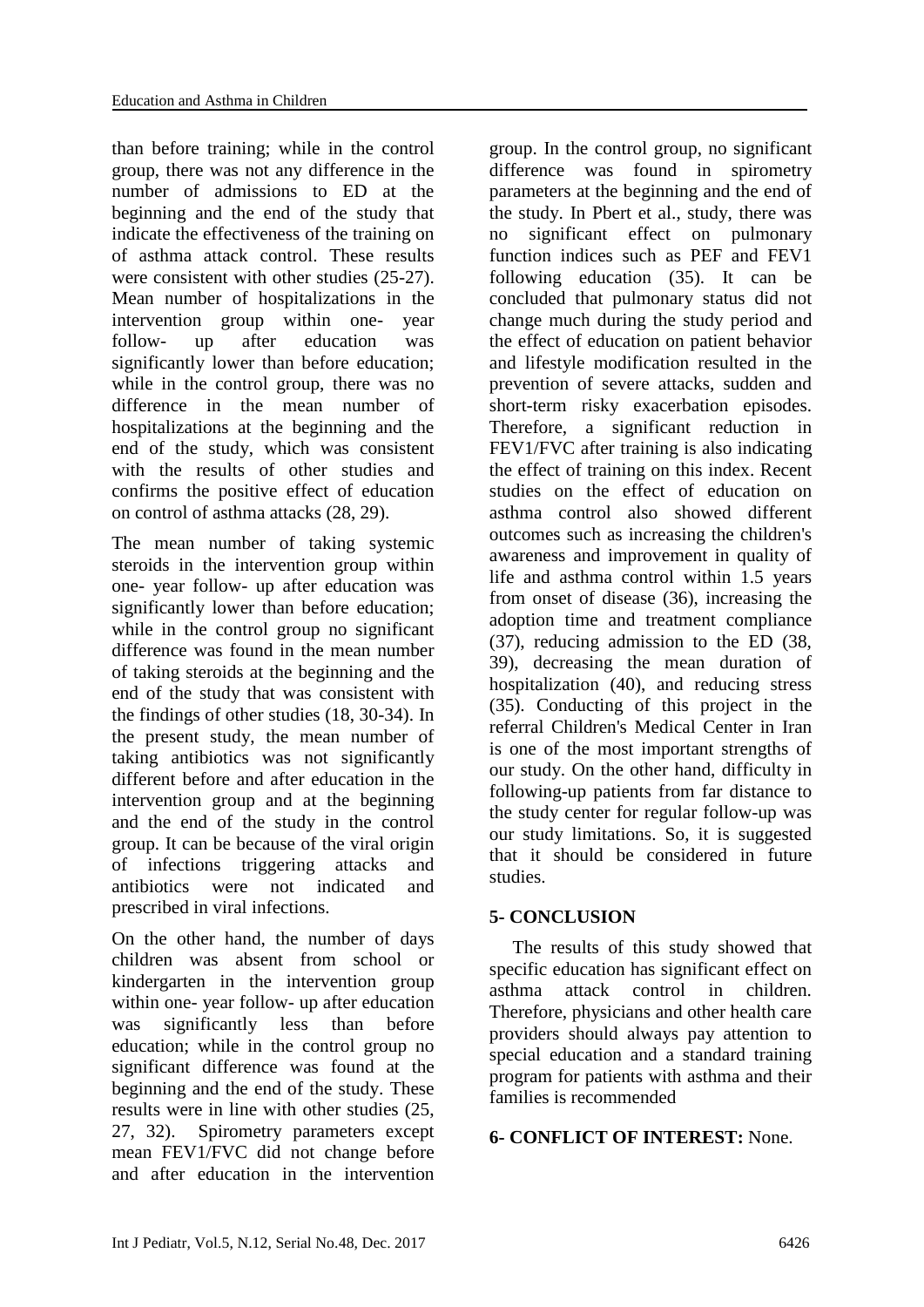### **7- ACKNOWLEDGMENTS**

We would like to thank the patients involved in this study.

### **8- REFERENCES**

1. Anandan C, Nurmatov U, Van Schayck OCP, Sheikh A. Is the prevalence of asthma declining? Systematic review of epidemiological studies. Allergy 2010; 65  $(2):152-67.$  doi:  $10.1111/i.1398-$ [9995.2009.02244.x](http://dx.doi.org/10.1111/j.1398-9995.2009.02244.x)

2. Habbick BF, Pizzichini MM, Taylor B, Rennie D, Senthilselvan A, Sears M. Prevalence of asthma, rhinitis and eczema among children in 2 Canadian cities: the International Study of Asthma and Allergies in Childhood. Canadian Medical Association Journal 1999;160 (13): 1824-8.

3. Shamssain MH, Shamsian N. Prevalence and severity of asthma, rhinitis, and atopic eczema: the north east study. Archives of Disease in Childhood 1999; 81(4): 313-7. doi[:10.1136/adc.81.4.313](http://dx.doi.org/10.1136/adc.81.4.313)

4. Wolf F, Guevara JP, Grum CM, Clark NM, Cates CJ. Educational interventions for asthma in children [Internet]. London : Cochrane Database of Systematic Reviews. 2002- [cited 2016 Feb]. Available at: http://onlinelibrary.wiley.

com/doi/10.1002/14651858.CD000326/abstrac t. doi: [10.1002/14651858.CD000326](http://dx.doi.org/10.1002/14651858.CD000326)

5. Asher MI, Montefort S, Björkstén B, Lai CKW, Strachan DP, Weiland SK, et al. Worldwide time trends in the prevalence of symptoms of asthma, allergic rhinoconjunctivitis, and eczema in childhood: ISAAC Phases One and Three repeat multicountry cross-sectional surveys. The Lancet. 368 (9537):733-43. doi: [10.1016/S0140-6736\(06\)69283-0](http://dx.doi.org/10.1016/S0140-6736(06)69283-0)

6. Cunningham J, Dockery DW, Speizer FE. Race, asthma, and persistent wheeze in Philadelphia schoolchildren. American Journal of Public Health 1996; 86 (10):1406-9. doi: [10.2105/AJPH.86. 10.1406](http://dx.doi.org/10.2105/AJPH.86.10.1406)

7. Ghaffari J, Aarabi M. The prevalence of pediatric asthma in the Islamic Republic of Iran: A systematic review and meta-analysis. J Pediatr Rev 2013;1 (1):2-11.

8. Chavasse RJ, Kerr M. Asthma in children. Medicine 2016; 44 (5): 281-6. doi: [10.1016/ j.mpmed. 2016. 02.014](http://dx.doi.org/10.1016/j.mpmed.2016.02.014)

9. Doull I, Williams A, Freezer N, Holgate S. Descriptive study of cough, wheeze and school absence in childhood. Thorax 1996; 51(6): 630-1. doi[:10.1136/thx.](http://dx.doi.org/10.1136/thx.51.6.630) 51.6.630

10. Newacheck PW, Halfon N. Prevalence, impact, and trends in childhood disability due to asthma. Arch Pediatr Adolesc Med 2000;154 (3):287- 93. doi[:10.1001/archpedi.154.3.287](http://dx.doi.org/10.1001/archpedi.154.3.287)

11. Perrin JM, Kuhlthau K, McLaughlin TJ, Ettner SL, Gortmaker SL. Changing patterns of conditions among children receiving supplemental security income disability benefits. Archives of Pediatrics & Adolescent Medicine 1999;153 (1):80-4.

12. Lozano P, Fishman P, VonKorff M, Hecht J. Health care utilization and cost among children with asthma who were enrolled in a health maintenance organization. Pediatrics 1997; 99 (6):757-64.

13. National Heart Lung and Blood Institute Call for Nominations. National Asthma Education and Prevention Program. [Internet]. Maryland:NHLBI [cited 1 nov 2014]. Availabble at: https://www.nhlbi.nih.gov/about/org/naepp#p1

14. Pediatrics AAo. Environmental tobacco smoke: a hazard to children. Pediatrics 1997; 99 (4):639-42.

15. Nafstad P, Kongerud J, Botten G, Hagen JA, Jaakkola JJ. The role of passive smoking in the development of bronchial obstruction during the first 2 years of life. Epidemiology 1997; 8 (3): 293-7.

16. Sigari N, Sigari N, Ghasri H, Rahimi E, Mohammadi S. Validation of Persian version of asthma control test based on new global initiative for asthma guidelines. Tanaffos 2011; 10 (4): 49-53.

17. The GlaxoSmithKline Group of Companies All Rights Reserved .Childhood Asthma Control Test for children 4 to 11 years old. 2005. United Kingdom: Glaxo Smith Kline. Available at: https://www.nationaljewish.org/NJH/media/pd f/pdf-Childhood\_ACT.pdf.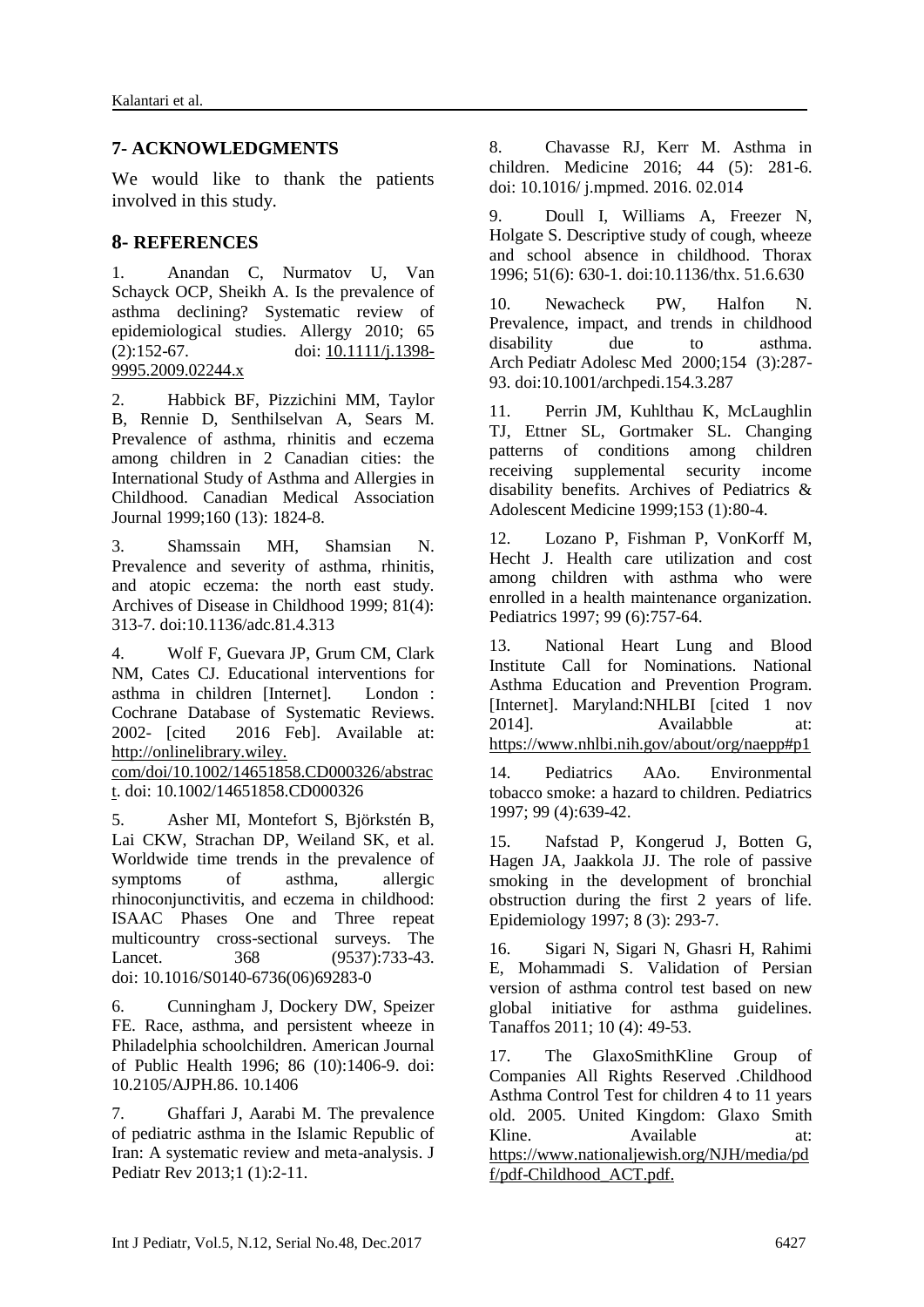18. Ait-Khaled N, Enarson D, Bencharif N, Boulahdib F, Camara L, Dagli E, et al. Treatment outcome of asthma after one year follow-up in health centres of several developing countries. The nt J Tuberc Lung Dis 2006;10 (8): 911-6.

19. Varmaghani M, Farzadfar F, Sharifi F, Rashidian A, Moin M, Moradi-Lakeh M. Prevalence of asthma, COPD, and chronic bronchitis in iran: a systematic review and meta-analysis. Iranian Journal of Allergy, Asthma and Immunology 2016; 15(2):93-104. (Persian)

20. Masoli M, Fabian D, Holt S, Beasley R. The global burden of asthma: executive summary of the GINA dissemination committee report. Allergy 2004; 59 (5): 469- 78. doi: [10.1111/j.1398-9995.2004.00526.x](http://dx.doi.org/10.1111/j.1398-9995.2004.00526.x)

21. Braun-Fahrländer C. Environmental exposure to endotoxin and other microbial products and the decreased risk of childhood atopy: evaluating developments since April 2002. Curr Opin Allergy Clin Immunol 2003; 3(5): 325-9.

22. Celedón JC, Litonjua AA, Ryan L, Platts-Mills T, Weiss ST, Gold DR. Exposure to cat allergen, maternal history of asthma, and wheezing in first 5 years of life. The Lancet 2002; 360 (9335): 781-2. doi: [10.1016/S0140-](http://dx.doi.org/10.1016/S0140-6736(02)09906-3) [6736\(02\)09906-3](http://dx.doi.org/10.1016/S0140-6736(02)09906-3)

23. Chalmers GW, Macleod KJ, Little SA, Thomson LJ, McSharry CP, Thomson NC. Influence of cigarette smoking on inhaled corticosteroid treatment in mild asthma. Thorax 2002; 57 (3): 226-30. doi [:10.1136/thorax.57.3.226](http://dx.doi.org/10.1136/thorax.57.3.226)

24. Moin M, Aghamohammadi A, Gharavi MH, Ardestani A, Faghihimehr A, Kouhi A, et al. Risk factors leading to hospital admission in Iranian asthmatic children. Int Arch Allergy Immunol 2007;145 (3): 244-8. doi[:10.1159/000109293](http://dx.doi.org/10.1159/000109293)

25. Butz A, Pham L, Lewis L, Lewis C, Hill K, Walker J, et al. Rural children with asthma: impact of a parent and child asthma education program. Journal of Asthma 2005; 42 (10): 813-21. doi[:10.1080/02770900500369850](http://dx.doi.org/10.1080/02770900500369850)

26. Ng DK, Chow PY, Lai WP, Chan KC, Tsang BL, So HY. Effect of a structured asthma education program on hospitalized asthmatic children: a randomized controlled study. Pediatrics International 2006; 48 (2):158-62. doi: 10. [1111/j.1442-](http://dx.doi.org/10.1111/j.1442-200X.2006.02185.x) [200X.2006.02185.x](http://dx.doi.org/10.1111/j.1442-200X.2006.02185.x)

27. Smith SR, Jaffe DM, Fisher EB, Trinkaus KM, Highstein G, Strunk RC. Improving follow-up for children with asthma after an acute emergency department visit. The Journal of Pediatrics 2004; 145 (6): 772-7. doi: [10.1016/j.jpeds.2004.08.029](http://dx.doi.org/10.1016/j.jpeds.2004.08.029)

28. Magar Y, Vervloet D, Steenhouwer F, Smaga S, Mechin H, Serra J-PR, et al. Assessment of a therapeutic education programme for asthma patients:"un souffle nouveau". Patient Education and Counseling 2005; 58 (1): 41-6. doi: [10.1016/j.pec.2004.05.016](http://dx.doi.org/10.1016/j.pec.2004.05.016)

29. Mihailidou H, Paspalaki P, Skalidaki M, Katakis E, Smyrnaki P, Mantzouranis E. Decreasing morbidity of childhood asthma by regular outpatient follow-up, in Crete. Minerva Pediatr 2004; 56 (2): 197-206.

30. Cabana MD, Slish KK, Evans D, Mellins RB, Brown RW, Lin X, et al. Impact of physician asthma care education on patient outcomes. Health Education & Behavior 2014; 41(5):509-17.

doi: [10.1177/1090198114547510](http://dx.doi.org/10.1177/1090198114547510)

31. Chen E, Bloomberg GR, Fisher Jr EB, Strunk RC. Predictors of repeat hospitalization in children with asthma: The role of psychosocial and socioenvironmental factors. Health Psychology 2003; 22 (1): 12-8. doi[:10.1037/0278-6133.22.1.12](http://dx.doi.org/10.1037/0278-6133.22.1.12)

32. Friedman NJ, Zeiger RS. The role of breast-feeding in the development of allergies and asthma. J Allergy Clin Immunol Pract 2005; 115 (6): 1238-48. doi: [10.1016/j.jaci.2005.01.069](http://dx.doi.org/10.1016/j.jaci.2005.01.069)

33. Gürkan F, Ece A, Haspolat K, Derman O, Bosnak M. Predictors for multiple hospital admissions in children with asthma. Can Respir J 2000; 7 (2): 163-6. [doi:10.1155/2000/815274](http://dx.doi.org/10.1155/2000/815274)

34. Stevens MW, Gorelick MH. Shortterm outcomes after acute treatment of pediatric asthma. Pediatrics 2001;107 (6): 1357-62.